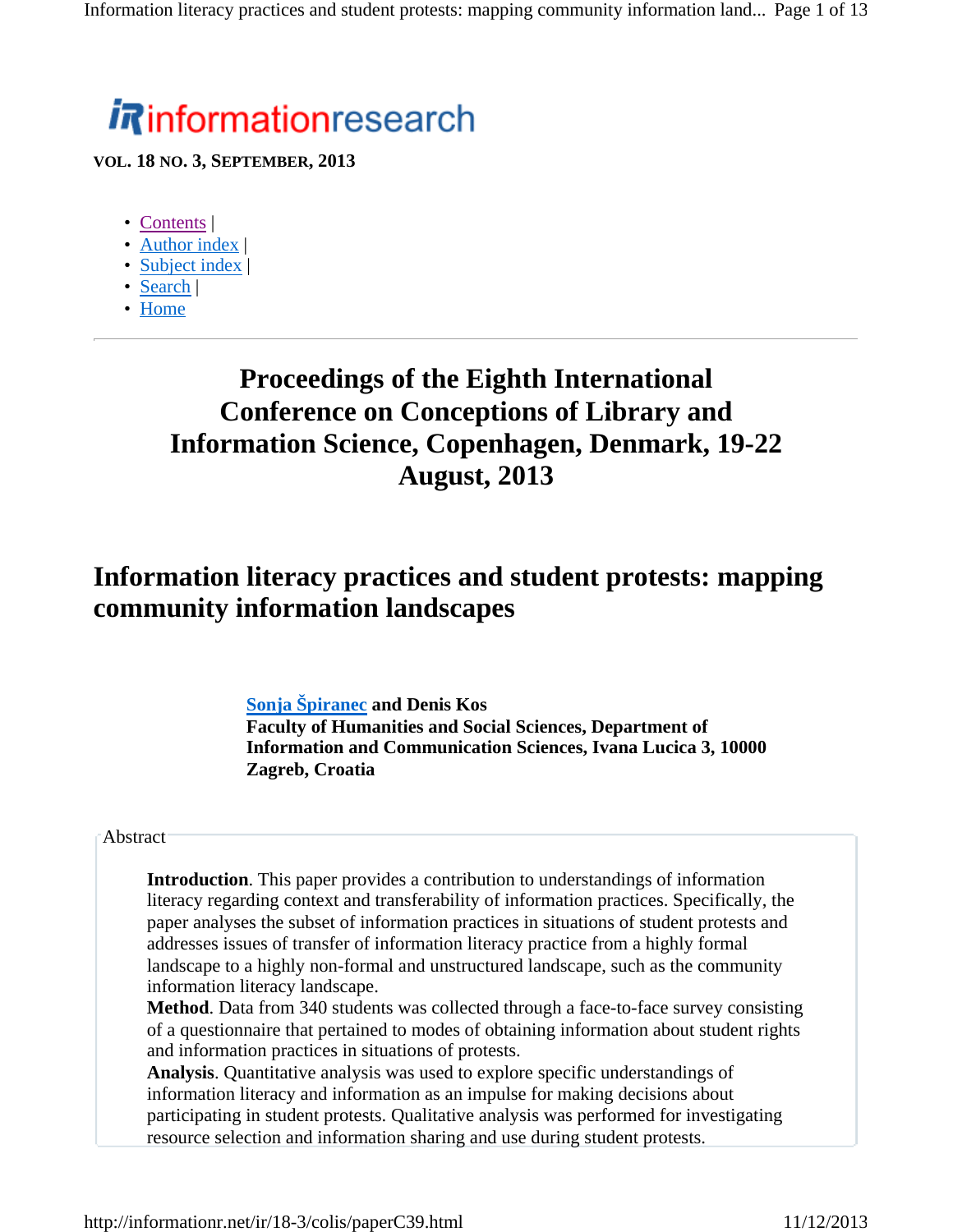**Results**. Students who are protesting deploy different information practices in comparison with students who do not participate in protests. The results of the study have highlighted significant features that differentiate community information literacy landscapes in situations of civic engagement from common educational contexts. **Conclusion**. The findings confirm that information practices are context-dependent and not by default transferable. The results allow further characterizations of community information literacy landscapes.

**CHANGE FONT**

# **Introduction**

Information literacy is an extensively discussed, researched and a commonly accepted concept, especially in the LIS field. As an offspring of the information/library community, information literacy went through a long-lasting process of growth in theoretical and applied understanding and started to spread through different communities. Although information literacy is promoted as critical to personal and societal development, in many aspects it fails to transcendent the information and library community. The one domain that has developed a stronger focus for the subject and implemented it on a wider scale is education. This comes at no surprise since information literacy was, from its very beginnings, defined and promoted by using terminology from pedagogy and education; as visible in the often-cited construct about "information literacy as a prerequisite for lifelong learning". On a pragmatic level, information literacy standards and frameworks (ACRL 2000; Bundy 2004; SCONUL 2011) that define attributes and learning outcomes facilitated integration and penetration of information literacy into the educational domain. Although standardization enables the effective integration of information literacy into formal education curricula, a major downside to these endeavours is a limited perception of information literacy as a neutral process which is entirely unaffected by any kind of social, political or historical background (Webber and Johnston 2000). However, even information literacy standards, although being criticized for breaking down information literacy into discrete skills, imply a broader understanding and perspective by linking information literacy to lifelong learning and empowerment to make informed choices throughout life, and not only during formal education. In particular declarations and proclamations, such as the Alexandria Proclamation (2005) or the Moscow Declaration on Media and Information Literacy (2012) address information literacy as a mean to cope with the diversity of different context in information literacy, in particular social context and social challenges as part of information literacy. These documents perceive information literacy as a mean to empower people in "all walks of life" to achieve their personal, social, occupational and educational goals, and resolve problems effectively in every facet of life. In other words, a common core assumption is the diversity of context, facets and situations to which information literacy applies. The question remains, however, how information literacy is supposed to be imparted, how it is acquired or systematically developed in the variety of potential contexts that emerge in "all the different walks of life"? To stretch the variety of contexts, information literacy is understood in a generic sense, as a set of abilities that, once learned, are by default transferred to novel situations and contexts. However, this implicit assumption of the information literacy concept is yet to be examined and tested.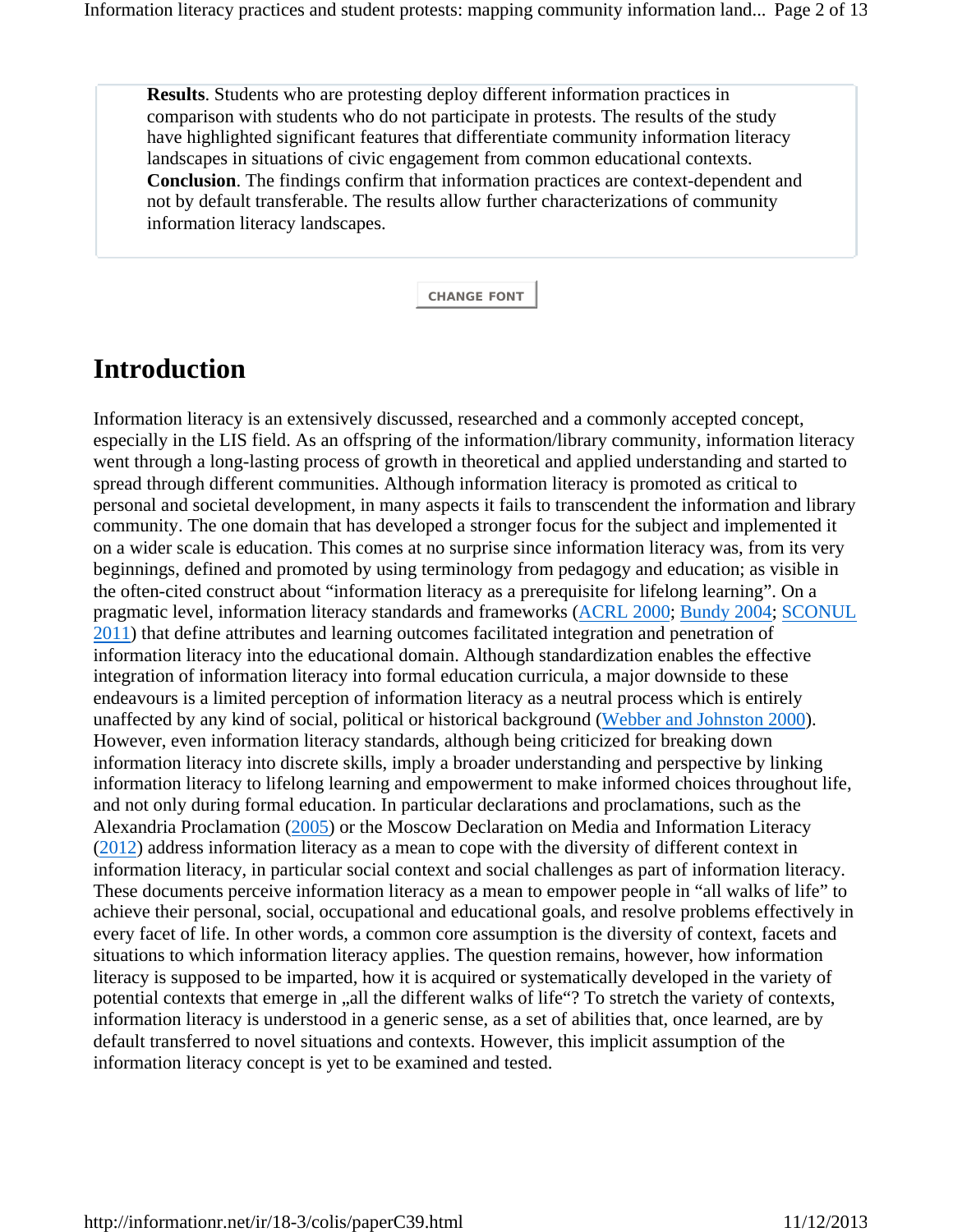# **Theoretical frameworks of the study**

In the following, we will provide an overview of theoretical frameworks for the study of student protests, which we perceive as an example of community information literacy landscape. Since student information practices, developed in the education landscape, are being viewed in the specific situation of their transition and application to another information literacy landscape, the question of transferability between different landscapes also emerges as a guiding construct for this study. Therefore, the concept of information literacy landscape as defined by the work of A. Lloyd will be explained. Since the notion of information literacy landscapes is situated within the framework of information literacy as a socio-technical practice, the main assumptions of this wider theoretical lens will be explained first.

### **information literacy as a socio-technical practice**

The roots of understanding information literacy as a socio-technical practice occur in writings which present a radical alternative to defining information literacy merely as a set of generic skills common to all disciplines and learning environments. Authors as Marcum (2002) or Kapitzke (2003) claimed that literacies are related to historically and contextually defined social values and technologies, and that it is therefore necessary to include the various contexts of information knowledge production in the discussions on information literacy. Such claims have led to identifying information literacy as a socio-technical practice, which makes crucially important the social, ideological, and physical contexts and environments in which information and technical artefacts are used (Tuominen, Salvolianen and Talja 2005). Within such interpretations, context communities and settings are at the forefront of research and analysis of information-focused activities, i.e. information practices.

The theoretical discourse brought about the socio-technical viewpoint endorses a framework relevant for analysing information practices of students in situations of protest and dissent. Students as a group become information literate in a specific knowledge domain situated within the formal educational system. According to the generic viewpoint where transferability of information literacy is assumed, students would apply information practices gained in the educational landscape in the context of student protests. In other words, the perception of information literacy as a generic attribute implies that learners simply transfer information practices from one situation to the other. As opposed to the generic framework, the socio-technical viewpoint implies that information practices cannot be taught for life, independent of the practical domains and tasks in which they are used (Tuominen, Salvolianen and Talja 2005: 331). Students, when demonstrating and protesting for their rights, deploy information practices for tasks very different from and not belonging to the knowledge domain within formal education; they use them for very specific tasks oriented towards engagement for one's own rights and the rights of the whole group. This situational context is determined by goals, relationships and socio-technical configurations that differ from situations and work-related tasks occurring in the arena of formal education. In accordance with understandings endorsed by the sociotechnical framework, information practices from the educational environment will not automatically be transferred and applied in situations of protests and demonstration because both contexts are very different.

### **Student protests as an example of community information literacy landscapes**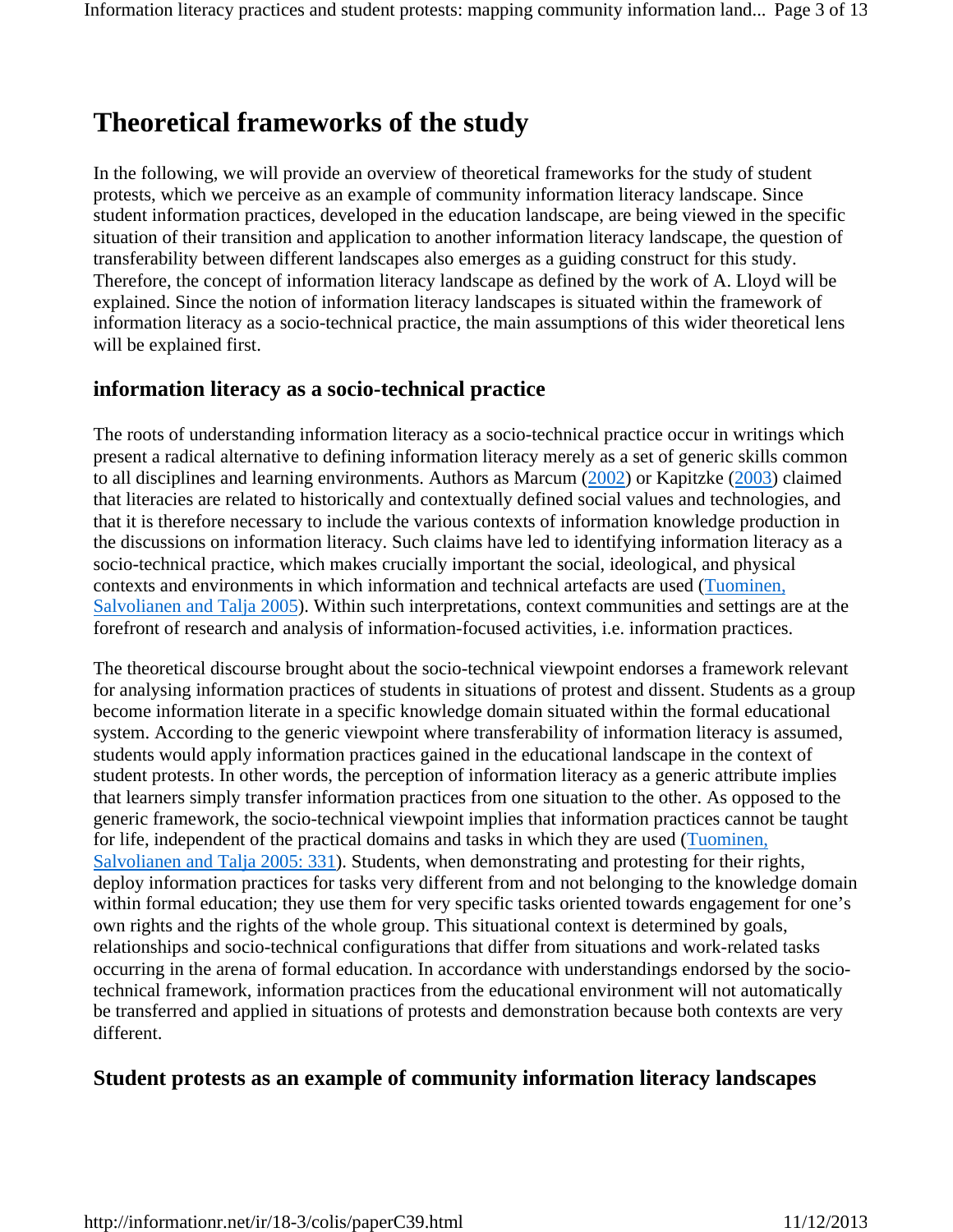A. Lloyd (2010) has proposed the idea of information literacy landscapes as a critique of defining information literacy solely as a series of de contextualized skills. She defines three broad information literacy landscapes: the educational, workplace and community landscape. information literacy landscapes are characterized by different topologies, climates and complex ecologies. They can be interpreted depending on which information we have about them and which new information we can learn about them. Thus, becoming information literacy requires a person to engage with information within a landscape and to understand the paths, nodes and edges that shape that landscape. Lloyd states that over time, people learn to read their landscape by developing specific and appropriate information practices that allow them to interrogate it, and to use its resources (2010: 139). If becoming information literacy is bound to a landscape, then, according to Lloyd, obviously becoming information literacy in one landscape does not automatically mean becoming information literacy in another landscape. A major feature of the concept of information landscapes is the human factor, which implies a shift from limiting information literacy to textual sources. Lloyd states that landscapes are spaces created by people who co-participate in a field of practice. All landscapes are maintained through membership.

Community landscapes, among the three landscapes identified by Lloyd, are the most complex and difficult information literacy landscapes to characterize. Partridge, Bruce and Tilley define this landscape as the application of information literacy in community context and people's experience and engagement with information within the context of the everyday life (2008: 112). It is a very diverse and vibrant landscape, as opposed to information literacy in the educational sphere, which is usually structured, attuned to a curriculum, formal and focused on scholarly, educational and mainly textual information sources. Our main theoretical point of departure is that student protests represent a specific case where students act simultaneously in two contexts. In the case of protests and demonstrations, they find themselves in a type of context situated at the intersection between educational and community information literacy landscapes, as shown in Figure 1.



Figure 1: Student protests within information literacy landscapes

As seen from figure 1, we do not perceive the three information literacy landscapes as separate entities; they vary in some aspects, in other they overlap. Student protests are situated in the space where education and community landscapes intersect. If we take Lloyd's assertion that landscapes are maintained through group membership, then students as a group act within the educational landscape. However, in situations when students demonstrate and raise their voice for student rights, which are part of civic rights, they start to engage in the community landscape, which makes them an interesting subject of study. The idea of information literacy landscapes with users immersed in one particular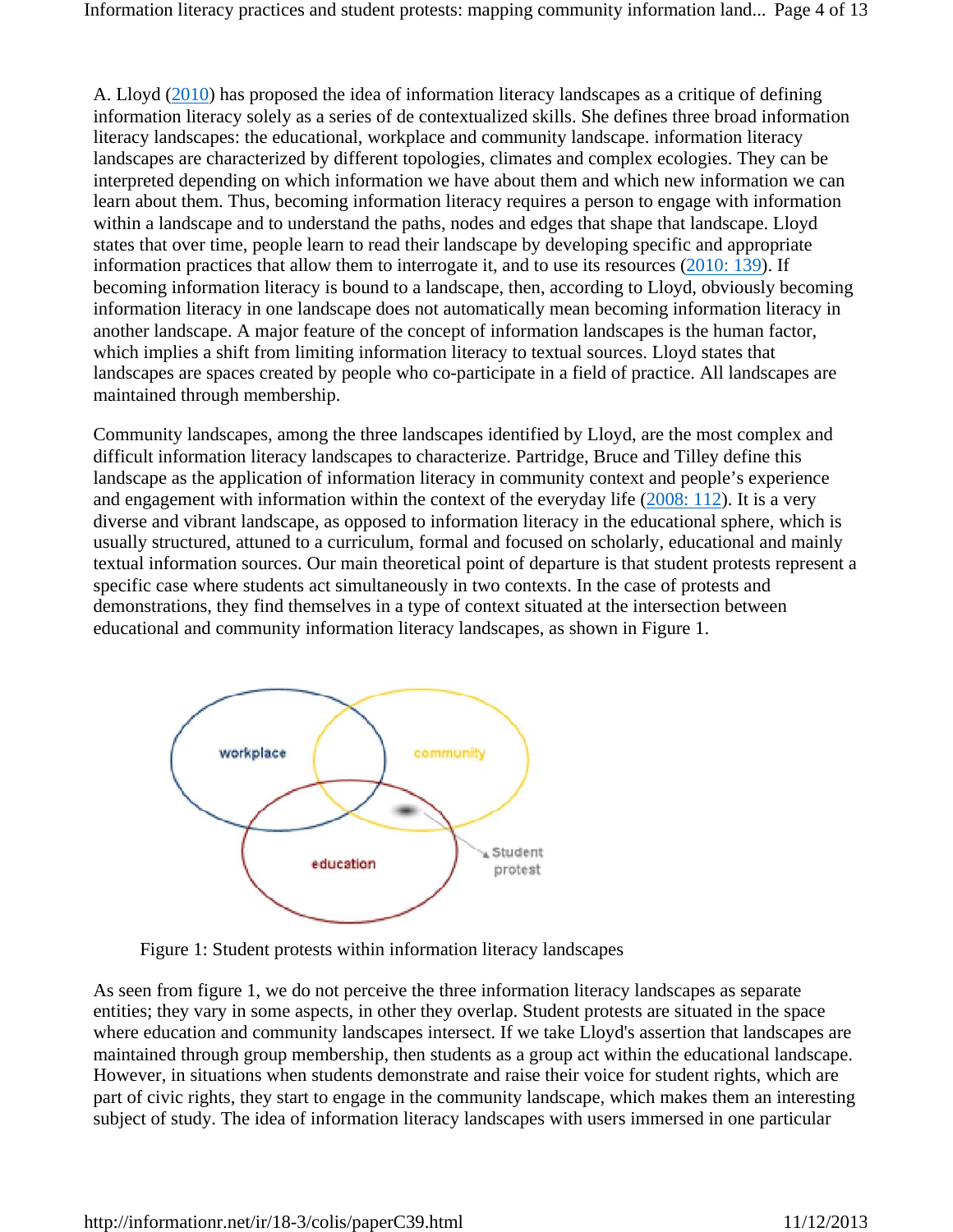landscape leads to the question of transferability. Are information practices learned in one landscape automatically applied in other landscapes? Such a question seems of particular interest when comparing two substantially different landscapes, like educational and community landscapes. While the first one is characterized by defined structures and a clear focus provided by standards, frameworks and methods of assessment, in particular when information literacy is compulsory and integrated into the curriculum, the community landscape is characterized by more unstructured and unsystematic approaches. Although the narrative of community landscapes focuses on lifelong leaning, empowerment and critical thinking, it is hard or impossible to devise focused frameworks, curricula or precise learning outcomes for attaining these goals due to the heterogeneity of users, interests and goals that determine the notion of community. Examining information practices of students within the community information literacy landscape while they are simultaneously involved in formal educational information literacy landscape may contribute to our understandings of information literacy transferability and provide further insights on differences between educational and community information literacy landscapes.

In this paper, protests, demonstrations and other forms of student dissent are interpreted as an expression and manifestation of engagement for rights, student rights as well as broader civic rights. There are several resources that discuss relations of information literacy and civic engagement and give leverage to discussing civic participation as part of the community landscape. The American Library Association states that information literacy isn't a tool that can only be employed for academic, but also for social empowerment (in Owusu-Ansah 2005). Correia (2002) shared similar thoughts by arguing that information literacy enables people to interpret and act on information and to participate in community affairs, develop community involvement and have an informed opinion about problems occurring locally, nationally or internationally. With this perception, student protests fit into understandings of community information literacy, which by default, according to a recent writing of Partridge, Bruce and Tilley (2008:111) encompasses an interest in those who are relative disempowered and interest in real people facing real life problems.

# **Background of the study**

Students are a social group typically identified as part of the educational landscape, but are, in the context of our study, examined in the situation of civic participation, i.e. as acting within community information literacy landscape. The study was conducted at the Faculty of Humanities and Social Sciences (FHSS), which, in contrast to the other faculties at the University of Zagreb, stands out by its student's activism. Student protests at the FHSS has marked the last decade with the organization of one big (the faculty was taken over by students for a month) and a few minor blockades of the faculty building . The last protest was organized in October, 2011 and lasted for two weeks. Several students blocked the entrance to the student administration centre and the deans quarters to symbolically state that they block the place which "takes" money from students. The blockade was presented as a part of a wider struggle for free education. It has been organized based on students' decision to disobey the financial obligations imposed on them by an Agreement they signed at the beginning of semester (this document says that a student will pay for the expenses of his studies if the ministry in charge fails to do so). Students that were not affected by this Agreement joined the protest out of solidarity and the feeling of emancipation. In our study we tried to examine their relationship towards information in a situation when they are being exposed to a vast number of different and contradictory information.

# **The study**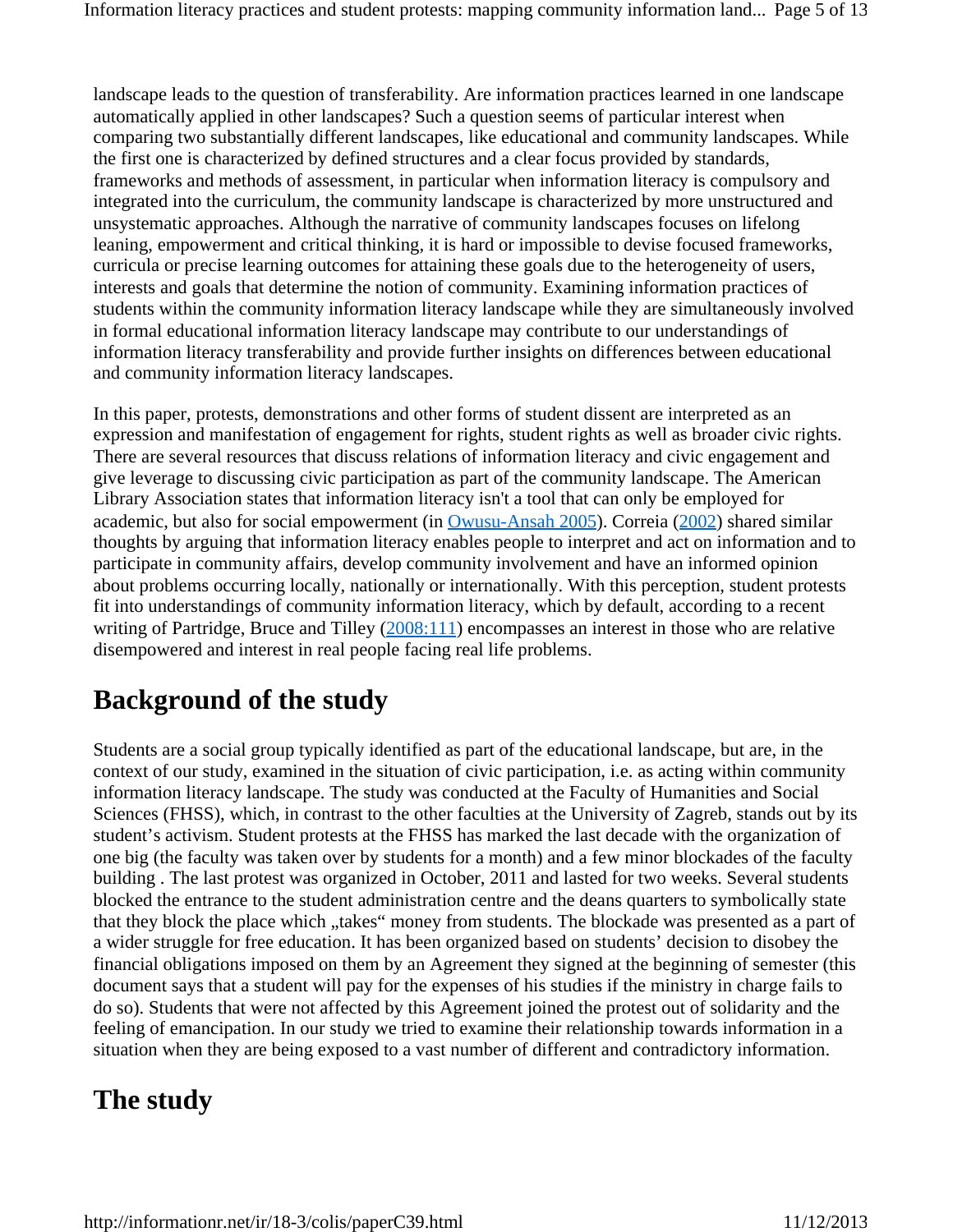## **Research questions**

The study examines the concept of student information literacy practice during student protests which is perceived as an information context situated within community information landscapes. The concrete research questions that drive this study are:

- How do students obtain information about their rights?
- what kind of information sources are student using in protests and why?
- are their information choices different from choices they were taught to make in educational settings?

More broadly, the study seeks to contribute to a better understanding of differences between education and community information literacy landscapes as defined in Lloyd (2010) by exploring information practices within the community information landscape, i.e. the subset of practices referring to civic participation in the context of student protests. Since students usually act within the formal educational landscape the study also touches the issue of transferability of information literacy practice from one, very formal and defined landscape, to another, undefined and informal landscape.

# **Collection and data analysis**

Data was collected from June to August, 2012 on the sample of 340 students. The sample consisted of students attending the first and the third year of BA programs on the FHSS in Zagreb. The sample was structured in this way to include responses from students that have merely started their studies and students that were finishing their BAs This allowed insight into differences provoked by the length of studies, different understandings of information literacy and experience in information practices that characterize higher education settings. Data was collected through a face-to-face survey consisting of a questionnaire containing open and closed questions. The questionnaire contained three set of questions; the first set pertained to students and their involvement in protests, the second to understandings of information literacy, and the third to their information behaviours in situation of protests (relevant information as a trigger for participating in protests, finding information about rights, preference of information types, i.e. formal/informal, examples of use etc.) In the analysis both qualitative and quantitative methodology were used.

# **Findings and discussion**

The first finding pertained to the initial assumption that students in their final year of BA, which have been more exposed to information practices in the educational domain, have gained a better understanding of information literacy. As seen from Graph 1, the degree of understanding information literacy growths with the year of study, with 3rd year students providing the least number of blank or incorrect answers. Since there is no universally accepted definition of information literacy, just explanations limited to computer literacy, internet use or technical skills were interpreted as incorrect. Such a distribution of responses was expected since students in their final year of BA programmes are more experienced with information, information concepts and had the opportunity to gain understanding of the information literacy concept (usually during the 2nd or 3rd year of study, within information literacy courses offered at the Faculty).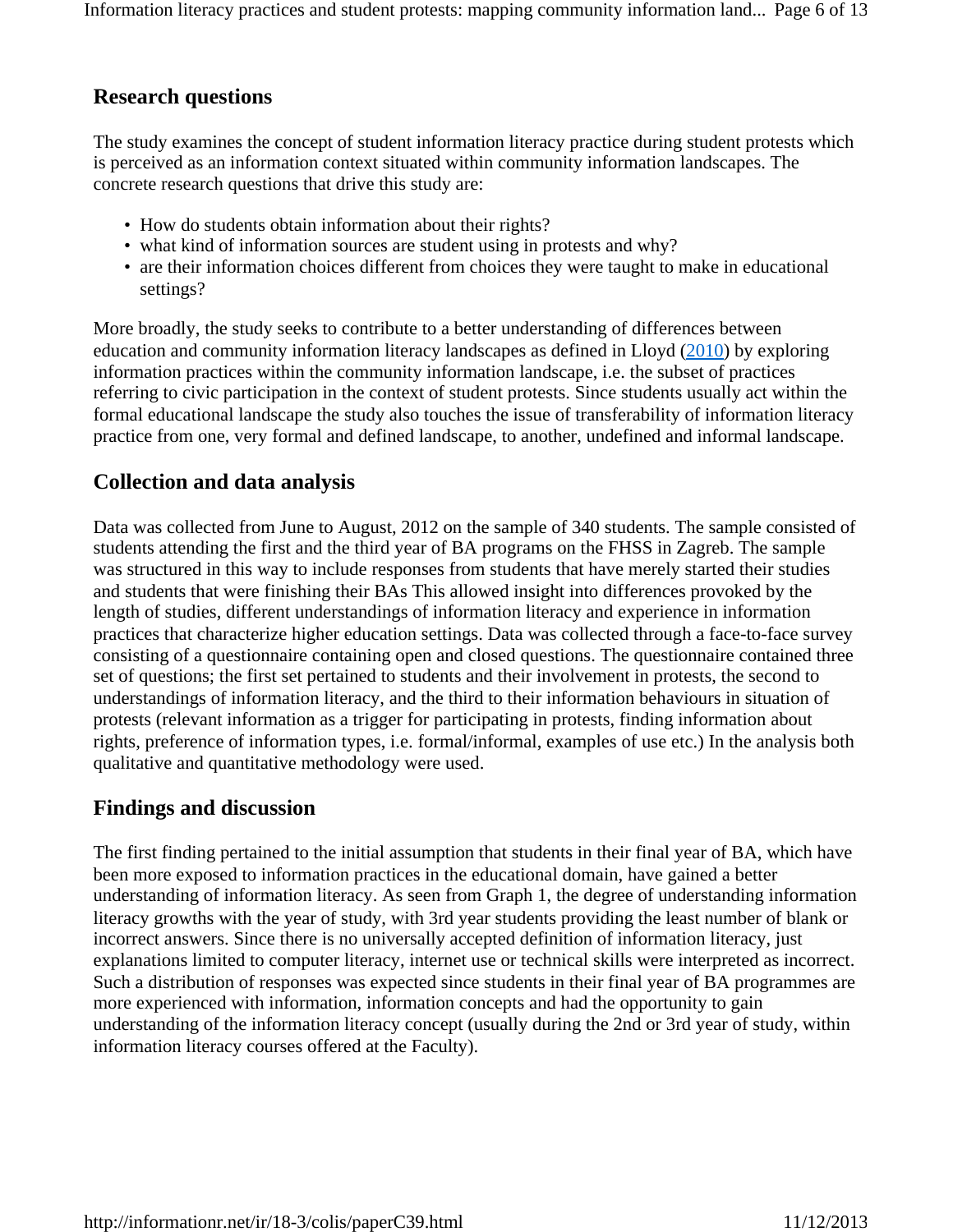

Graph 1: Understanding the information literacy concept

Furthermore, we were interested in the sub-group of the sample who participated in student protests and compared their responses to students who did not participate. More specifically, we analysed their specific relationship towards information as an impulse for making decisions on participation in diverse forms o student dissent. The differences are visible in Table 1 and 2.

Table 1: Students who do not participate in protests

#### **Was your decision to participate based on relevant information?**

| Not sure                                                    | No |  | Partly Mainly Absolutely Total |     |
|-------------------------------------------------------------|----|--|--------------------------------|-----|
| <b>1st year</b> 72 (34%) 31 (15%) 46 (22%) 45 (21%) 18 (8%) |    |  |                                | 212 |
| <b>3rd vear</b> 30 (23%) 17 (13%) 39 (30%) 30 (23%)         |    |  | 12(9%)                         | 128 |
| <b>Total</b> 102 (30%) 48 (15%) 85 (25%) 75 (24%)           |    |  | 30 (9%)                        | 340 |

#### Table 2: Students who participate in protests

|              |          |          |                    |               | Was your decision to participate based on relevant information? |              |
|--------------|----------|----------|--------------------|---------------|-----------------------------------------------------------------|--------------|
|              | Not sure | No       | Partly             | <b>Mainly</b> | <b>Absolutely</b>                                               | <b>Total</b> |
| 1st year     | 6 (20%)  |          | $1(3\%)$ $3(10\%)$ | 10(33%)       | 10(33%)                                                         | 30           |
| 3rd year     | $\theta$ | $2(2\%)$ | $10(10\%)$         | 58 (56%)      | 34(35%)                                                         | 104          |
| <b>Total</b> | 6(4%)    | $3(2\%)$ | 13 (10%)           | 68 (51%)      | 44 (33%)                                                        | 134          |

As indicated by table 1 and 2, the more experiences students have developed during their studies, the more they rely on information in their decision to participate in protests. The percentage of uncertainty relating to relevant information as a trigger for action drops with more experience and greater involvement in the educational landscape.

Moreover, significant differences are visible in figures elicited on the total level of all answers; students who engage in civic actions and demonstrations are less uncertain about the importance of information compared to students who do not participate (4% in comparison to 30%). Also, for this group of students relevant information is an absolute prerequisite for taking actions (33% of students who participate in protests compared to 9% of students who do not participate). From this we may conclude that students who engage in protests and are active in community information literacy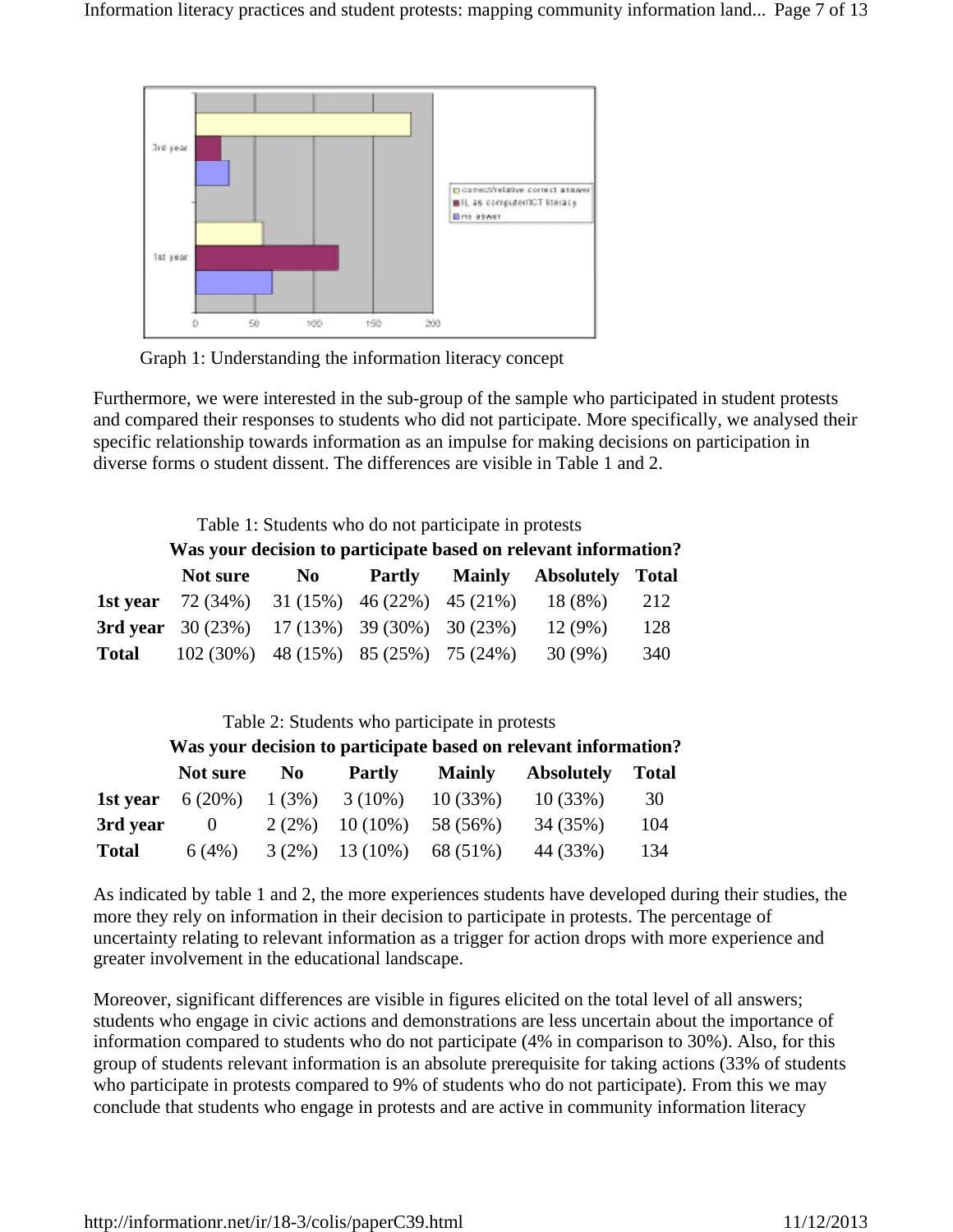landscapes have developed strong attitudes towards information and take relevant information as a point of departure for action.

The next set of questions pertained to the type of sources students use when making decisions about participating in protests or other kinds of dissent. As shown in Table 3, when engaging in community landscapes as opposed to formal educational landscapes, they rather use non-formal resources or a combination of non-formal and formal resources instead of using formal sources, as they where thought to do in formal educational settings. From these figures it may be discerned that the choice and preference of sources is not spontaneously transferred from one landscape to the other, but rather depends on specific needs, features and requirements of the respective landscape.

Table 3: Preferences in using information sources during protests

| Types of information sources preferred when deciding to |
|---------------------------------------------------------|
| participate in protests                                 |

|                                      | <b>Formal</b>                     | <b>Informal</b> | <b>Formal</b> and<br>informal |  |
|--------------------------------------|-----------------------------------|-----------------|-------------------------------|--|
| <b>Students engaging in protests</b> |                                   |                 |                               |  |
| 1st year                             | 2(7%)                             | 2(7%)           | 26 (87%)                      |  |
| 3rd year                             | 5(5%)                             | 15(14%)         | 84 (81%)                      |  |
|                                      | Students not engaging in protests |                 |                               |  |
| 1st year                             | 19 (17%)                          | 39 (18%)        | 154 (73%)                     |  |
| 3rd year                             | 6(5%)                             | 23 (18%)        | 99 (77%)                      |  |

Although table 3 indicates some preferences of the respondents in using formal/non-formal information, these percentages do not provide specific details about the kind of sources used, context of use or how students found out about these sources. To obtain a clearer and more precise picture, the questionnaire used in the study contained open questions regarding the type of formal/non formal sources used, illustrations of situations in which students use them, as well as who pointed them to the source. A sample of answers is provided in table 4 and 5; the most frequently provided responses are marked boldface.

Table 4: Responses of students *not participating* in protests regarding type of sources and situations when they use them

### **1st year students**

Types of **formal sources** used: **internet portals**, official publications, student (administration) office, databases

Types of **informal sources** used: word of the mouth, **social media**

Examples of use, reasons for using the sources:

*"when I can't obtain information through formal sources, I use informal sources"*

*"If formal sources are not understandable and complicated, I go to informal sources"*

*"Formal – when I deal with a serious situation, when it comes to important stuff"*

*"Formal: when it's about my civil or student rights, non-formal: when it's about insignificant things"*

*"Of course I use formal, you don't expect me to believe informal sources???"*

*"Informal sources are my second choice"*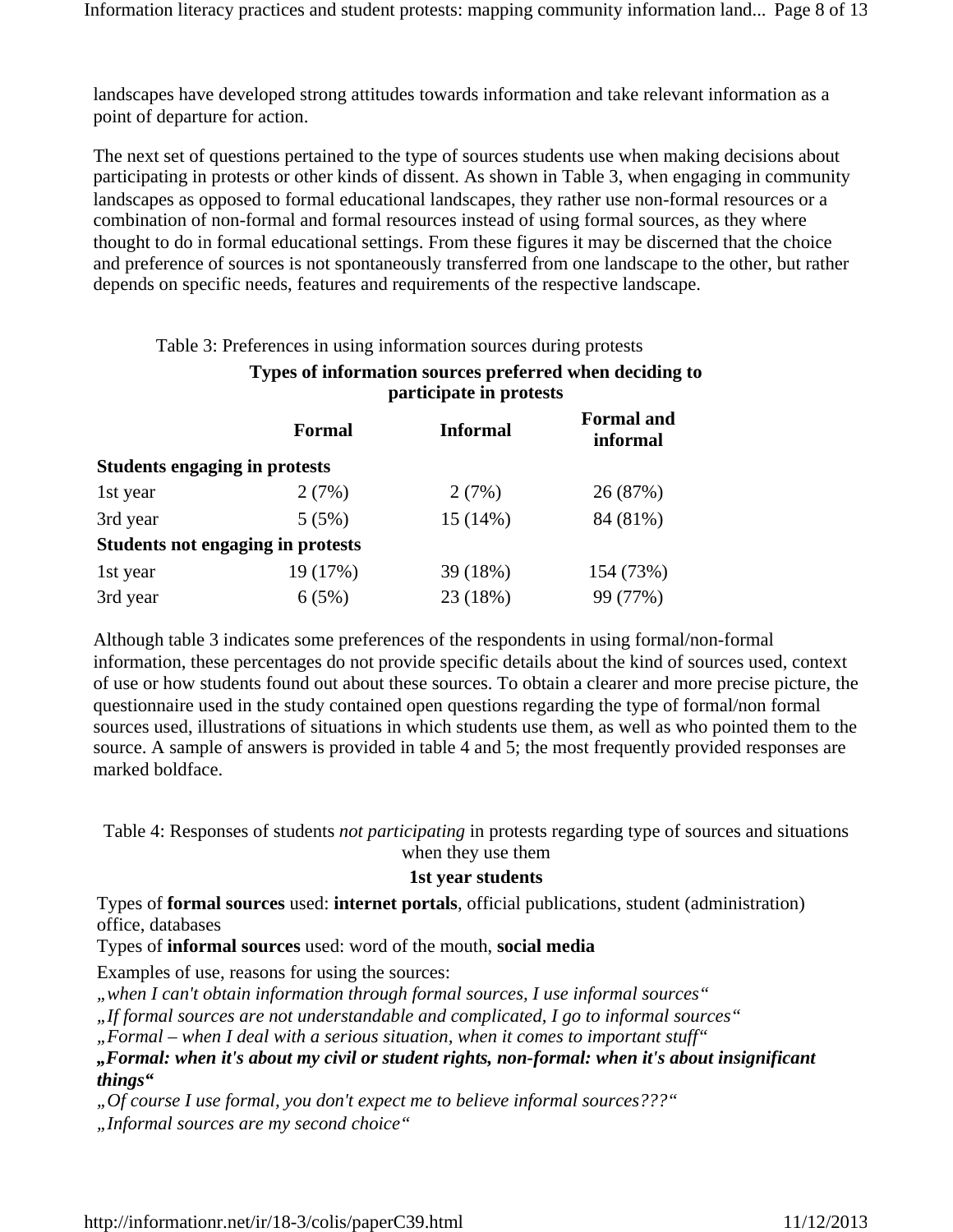Information literacy practices and student protests: mapping community information land... Page 9 of 13

*"Formal – for checking informal sources" "When it comes to student protests, I use formal sources"*

Who/what pointed you to these sources? **Internet search engines**, other colleagues, professors

### **3rd year students**

Types of formal sources used: internet sources, **student administration offices** Types of informal sources used: **word of the mouth**, social networking sites

Examples of use, reasons for using the sources:

*"If informal are not credible, then both"*

*"Formal – when it is about my rights"; Formal – if it is about student protest", ""formal- if my rights are inhibited"*

*"Informal – when I want to know what other people think"*

*"Informal-when I don't have time"*

*"I use informal sources as a starting point"*

*"I always use formal because they are more credible"*

*"When I need a quick answer I use informal ones"*

How did you find out about the sources: internet, **students** professors

Table 5: Responses of students *participating* in protests regarding type of sources and situations when they use them

#### **1st year**

Types of formal sources used: official publications, **internet portals, mass media (news)** Types of informal sources used: word of the mouth, **social networking sites**

Examples of use, reasons for using the sources:

*"I choose informal when I have no other choice"*

*"When I have serious problems, questions about tuition fees than I choose formal sources"*

*"Informal-when I am curious"*

*"If it is about demonstrations, I choose non-formal sources"*

*"Informal—as a starting point, formal, if I wan complete information"*

*"Formal if it is personal, informal if it concerns the whole group"*

*"Before I take actions, I check things in formal"*

*"Always informal"*

How did you find out about the sources: **internet search engines**, colleagues and other students, professors, media, friends

### **3rd year**

Types of formal sources used: internet portals, **faculty administration**, print sources Types of informal sources used: **mouth-to-mouth**, social networking sites

Examples of use, reasons for using the sources:

### *"When arranging and agreeing upon protests and actions with colleagues, I use informal*  resources"; "When it is about student actions and protests, I use informal sources"

*"I use informal sources when I need information about matters of common interest"*

*"Non-formal sources are more reliable because formal sources are full of bureaucratic empty phrases"*

*"I never use formal sources"*

*"I use formal when I need objective information, when I am interested in experiences and attitudes of students I use informal"*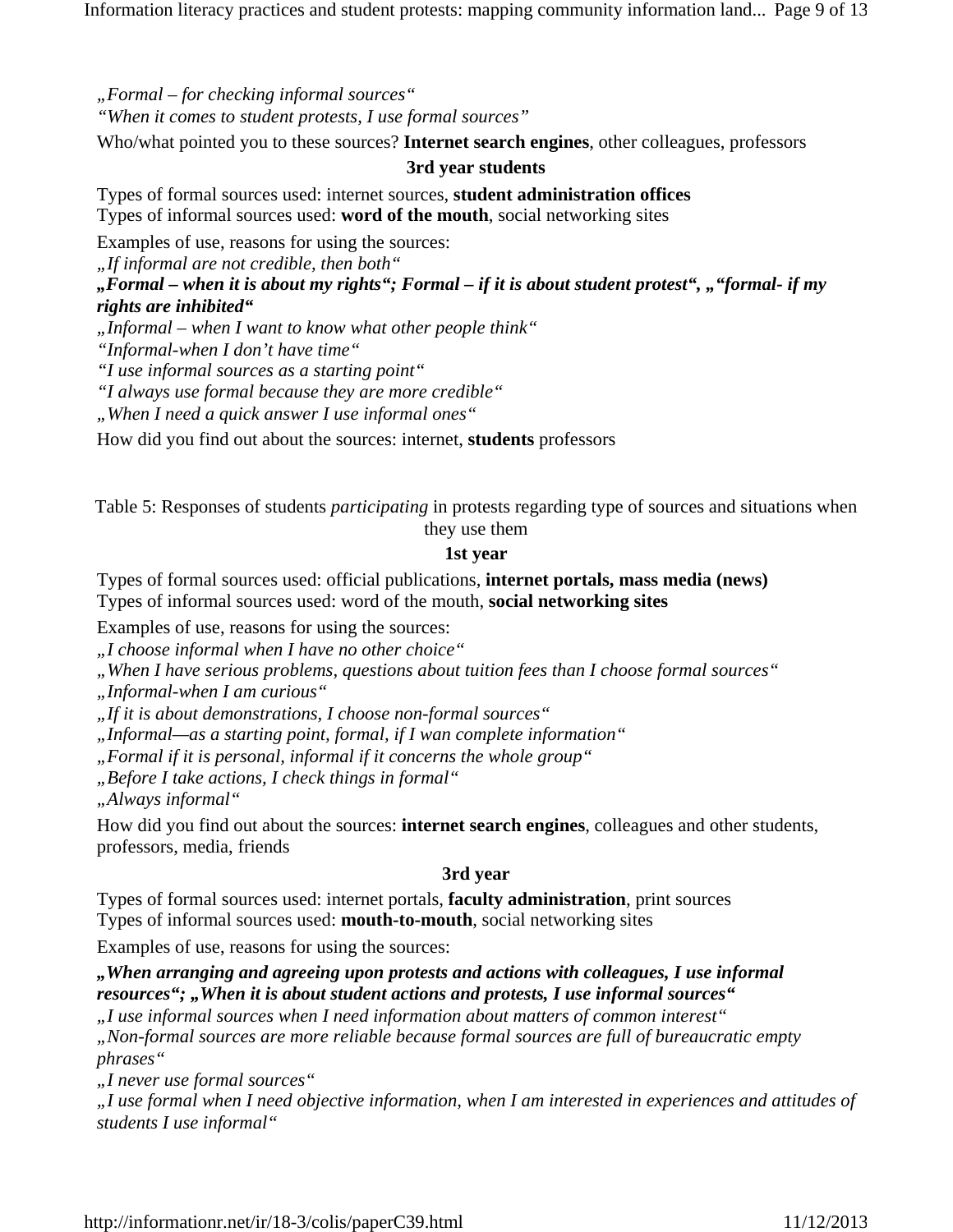Information literacy practices and student protests: mapping community information la... Page 10 of 13

*"I use informal sources as a starting point"*

*"During student actions and protests I use informal sources"*

*"I use both in order to get the complete picture"*

*"I use formal sources when my personal rights are inhibited"*

*"I use informal sources for personal investigation, but when I have to prove my arguments that I use formal sources to back them up"*

*"When official information make no sense, I ask my colleagues"*

How did you find out about the sources: internet search engines, **colleagues and other students**, professors

A qualitative analysis of the responses elicits further insights about source selection and use during student protests. First year students rely more on online sources, both formal and informal, probably because they have not built a trustable network of colleagues yet, and focus therefore on accessible online sources. More obvious differences in explanations for using particular sources are visible between students who participate in protests as opposed to students who do not participate. The responses indicate that students who participate in forms of student dissent tend to use informal sources much more often. In general, a more positive attitude towards informal sources is visible among students who participate in protests, while students who are not participating in protests are inclined to use formal sources when it comes to their rights or when they need credible sources. The distribution of answers based on qualitative analysis is shown in Figure 2.



#### Students not engaging in protests



In some aspects, such a distribution seems surprising. One might expect that 1st year students, who are less experienced with the academic landscape, would prefer to use informal sources, while 3rd year students, as more experienced users of information who are deeply involved in the educational information landscape would prefer to use formal, and thus more credible and reliable sources. However, the distribution shows that the use of sources correlates to the context of use, and that information practices do not automatically transfer from one landscape to the other. A possible explanation for this shift might be that for students who participate in protests official, formal sources and publications are sources "released" by opponents they are protesting against; like the Ministry, university administration or media who are governed by the establishment. In other words, when acting in the educational information literacy landscape, students associate credibility with official,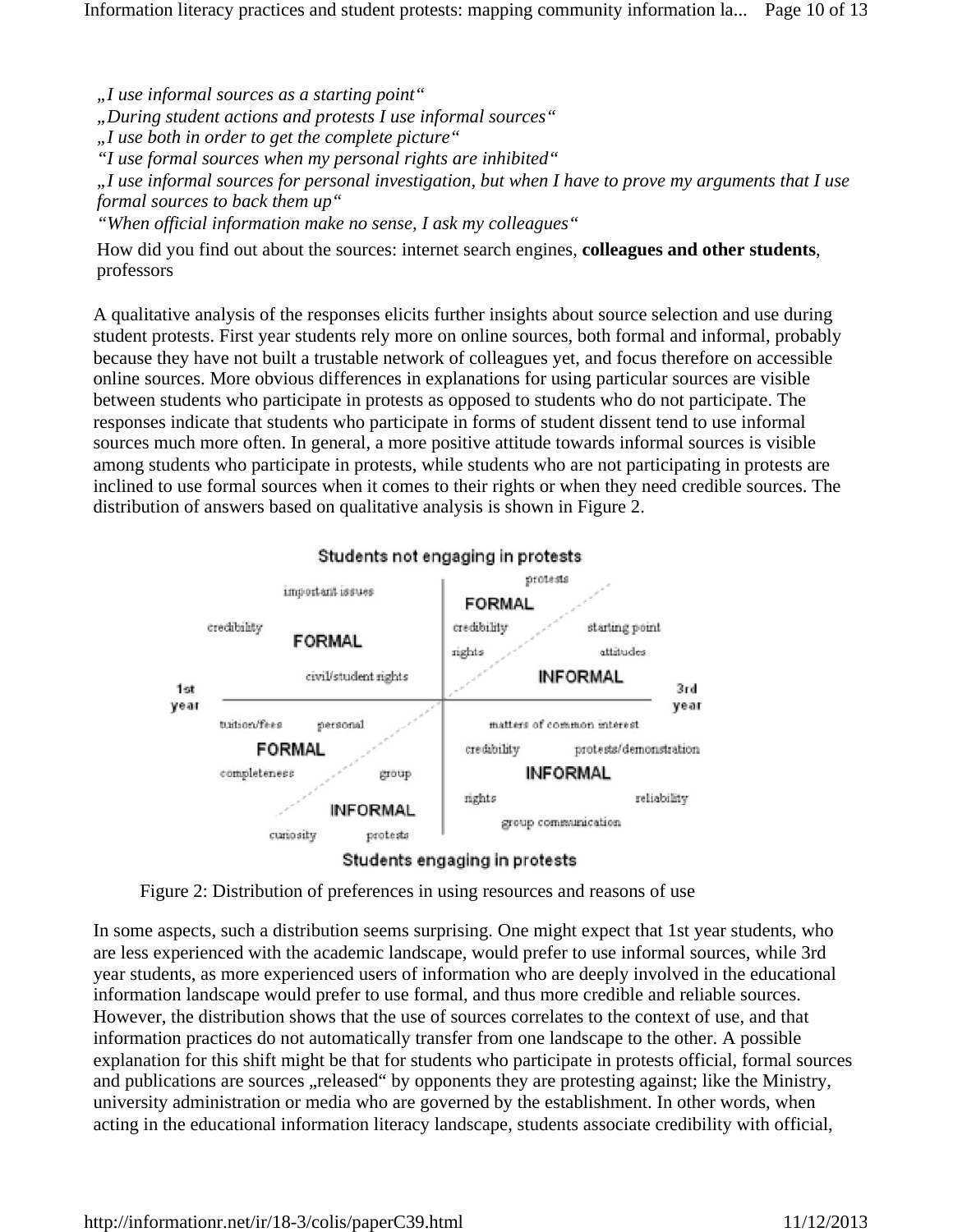formal and scholarly information, while for students immersed in community information literacy landscapes credible information is the one not generated or released by formal or official instances. Credibility issues are paramount in situations of crisis and confusion, including demonstrations and protests. For example, in the case of protests that were the subject of our study contradictory information from different sources was available, e.g. information disseminated by official authorities the protests were directed against, information disseminated by different student organizations which either support or refuse protest, information published by faculty administration, information disseminated by individuals via social media etc. Deciding which information to trust in situations when a variety of information from different sources is available is critical for acting upon information and can shape the nature and outcome of protest.

The results of the study have also highlighted "group thinking" and "common interest" as a significant feature that differentiates community information literacy landscapes in situations of civic engagement from common educational contexts. While students who are not engaging in protests are self-focused and emphasize personal interest, in the community information literacy landscape common and group interest, communication and sharing are perceived as more important.

# **Conclusion**

The aim of the study was to contribute to a better understanding of differences between education and community information literacy landscapes defined by Lloyd. In particular, it serves as a point of departure for characterizing the most unstructured and least coherent landscape, the community information literacy landscape. Due to undefined boundaries, wide information scopes and variety of communities belonging to this landscape, conceptualizing information literacy within such a space is a complex issue. It also raises the question of application and transfer of information practices from one landscape to the other.

In this paper, the authors have tried to address the described issues by comparing information practices of students in education and community information literacy landscapes, i.e. in a specific sub-context, the context of student protest. During protests and demonstrations, students stand up for their rights and demonstrate civic responsibility and engagement. These processes are informed by students' ability to find, accesses, evaluate and use/communicate/share information. An initial assumption of this study was that students in their final year of BA have developed a better understanding of information literacy due to affordances of their studies. However, the results of the study have shown that these students have not developed significantly different attitudes to information or use different type of sources compared to their younger colleagues. Differences that are more significant are visible when comparing groups of students who do or do not participate in protests. Such findings lead to the conclusion that information practices are informed by the context in which they are applied, and are not transferred automatically from one context to the other.

The results of this study also allow for further characterizations of the community information literacy landscape, in particularly when it comes to the context of protests, which are situated in the wider context of civic participation and engagement. As shown in the study, as opposed to educational information literacy landscapes, during protests student tend to:

- use in-formal sources of information
- use non-textual information
- use colleagues as sources of information
- act upon "common" interest of the group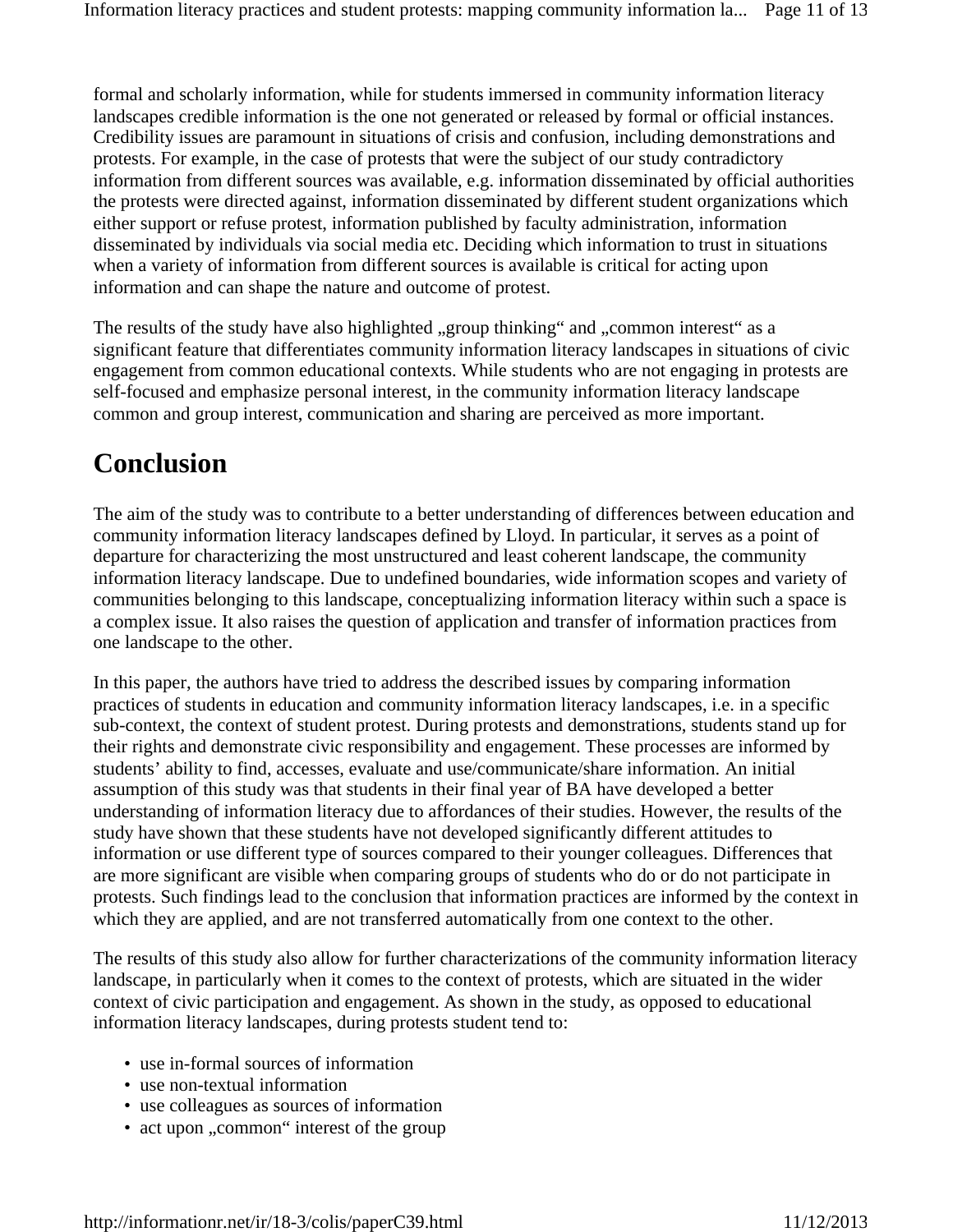In other words, community information literacy landscapes, when analysed in the context of civic engagement, are characterized by informal sources, social dimensions of information and group/community interest. As opposed to the information landscape of formal education, information is not perceived as an object to be found, located and used by the individual who uses a set of predefined proper strategies. People and communities are sources of information as well, and information practices are undertaken with the "common" interest of the group in mind.

The findings also suggest that existing information literacy practices deployed in the educational landscape are confined to the respective sphere, without overcoming boundaries of this sphere. Students obviously use one set of information practices in one context, and another set of practices in another. From this it may be discerned that information literacy in sessions provided in educational context should be conceptualized and performed differently and wider in scope. More references and reflection regarding to information practices in other landscapes are needed in order to assure future transferability, as to how to find, evaluate, use and communicate information in workplace or community information literacy landscapes.

### **References**

- Andersen, J. (2006). The public sphere and discursive activities: information literacy as sociopolitical skills. *Journal of Documentation*, **62**(2), 213-228
- Association of College and Research Libraries. (2000). Information Literacy Competency Standards for Higher Education. Chicago: ACRL. Retrieved 11 January 2013 from http://www.ala.org/acrl/standards/informationliteracycompetency (Archived by WebCite® at http://www.webcitation.org/6HFdwaFUi)
- Beacons of the information society: the Alexandria Proclamation on Information Literacy and Lifelong Learning. (2005). The Hague, The Netherlands: International Federation of Library Associations and Institutions. Retrieved 27 May, 2010 from http://bit.ly/hcb42Z (Archived by WebCite® at http://www.webcitation.org/5tziEaofM)
- Bundy, A. (Ed.). (2004). Australian and New Zealand information literacy framework. Principles, standards and practice. (2nd ed.). *Adelaide: Australian and New Zealand Institute for Information Literacy*
- Correia, A.M.R.(2002) Information literacy for an active and effective citizenship. White Paper prepared for *UNESCO, the U.S. National Commission on Libraries and Information Science, and the Nation al Forum on Information Literacy, for use at the Information Literacy Meeting of Experts*, Prague, The Czech Republic. Retrieved 12 May, 2013, from: http://citeseerx.ist.psu.edu/viewdoc/download?doi=10.1.1.109.262&rep=rep1&type=pdf (Archived by WebCite® at http://www.webcitation.org/6HFfOtVt4)
- Kapitzke, C. (2003). Information literacy: a positivist epistemology and a politics of out formation. *Educational Theory*, **53**(1), 37-53
- Lloyd, A. (2010). Information literacy landscapes: information literacy in education, workplace and everyday contexts. *Oxford: Chandos Publishing*
- Marcum, J.W. (2002). Rethinking information literacy. *Library Quarterly*, **72**(1), 1-26
- Moscow Declaration on Media and Information Literacy. (2012). Retrieved 15 February, 2013, from: http://www.ifla.org/files/assets/information-literacy/publications/moscowdeclaration-on-mil-en.pdf (Archived by WebCite® at http://www.webcitation.org/6HFfp3Guw)
- Owusu-Ansah, E.K. (2005). Debating definitions of information literacy: enough is enough! *Library Review*, **54**(6), 366-374